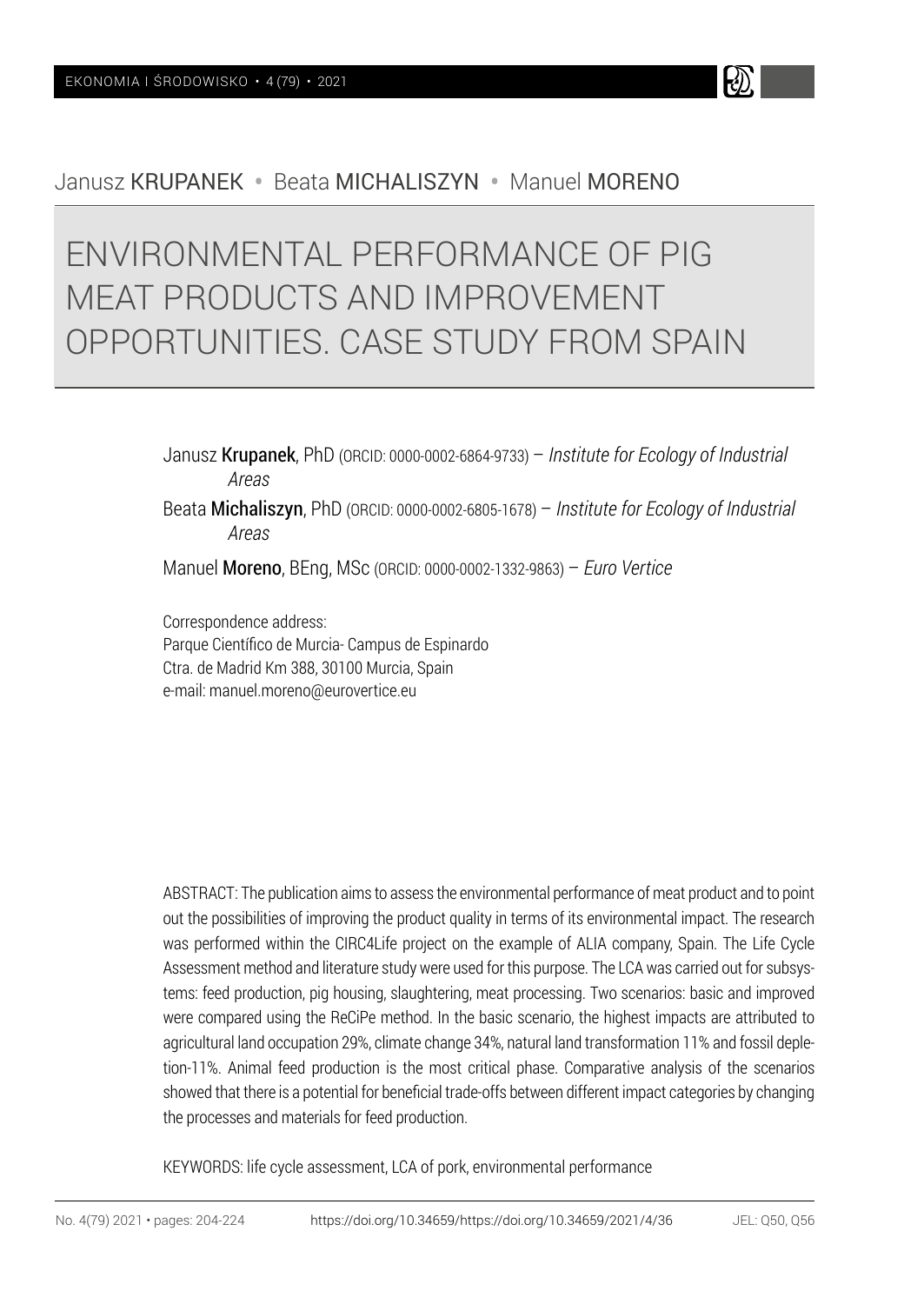The existing studies show that the pig meat production systems contribute to increased water, soil, and air pollution. The pig meat production sector has to face many challenges related to transforming agriculture to be more friendly to the environment and the climate, which needs implementing sustainable production methods and circular business models in food processing and retail.

This publication aims to assess the environmental performance of pig meat product manufactured within the ALIA company and identify the opportunities for the improvement of its selected meat product quality in terms of its environmental impact. ALIA is an agricultural transformation society, located in La Hoya, in the centre of Guadalentin Valley, Lorca, in the Murcia region of Spain. The cooperative is currently comprised of over 900 members ranging from small family farms to large, industrial-sized agricultural enterprises. It covers, in the value chain of meat products, mainly the processes of fodder production, rearing of pigs, slaughterhouse, meat processing plant and its distribution. To some extent, it also encompasses crop production, but most of the raw materials for feed production come from the global market. The company is a part of a circular economy demonstrator, within the CIRC4Life project, focused on improving manufactured products' environmental and social performance and reducing wastes. The demonstration activities are aimed at shaping sustainable consumption patterns through the development of the environmental performance indicators of ALIA products as an integral part of the eco-labels put on these articles. For this purpose, the environmental assessment of selected pork products was performed, and some parts of this analysis are presented in this paper.

In this publication, the Life Cycle Assessment (LCA) was used. It covers the following phases of the value chain of the production of pig meat product:

- production of feed for pigs,
- farming of pigs,
- slaughterhouse activities,
- processing of meat and distribution of the products to the consumers.

The analysis was performed for two scenarios: the basic scenario which refers to the current ALIA practices and the improved scenario taking into account changes in the full life cycle of the production process aimed at improvement of the environmental performance.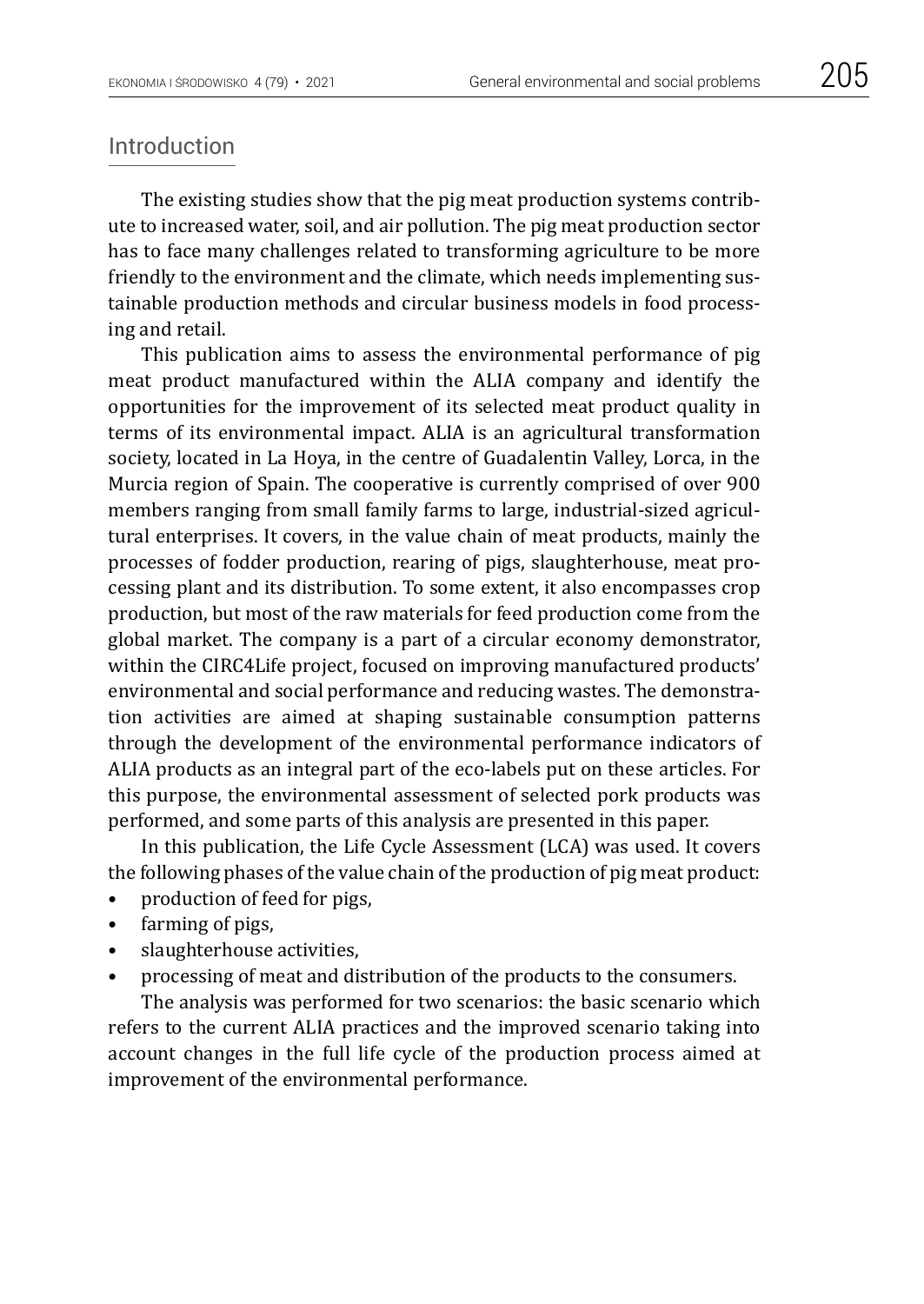#### An overview of the literature

Pig meat production is one of the major contributors to global environmental degradation. The pig sector is a complex system that involves [fertil](https://www.sciencedirect.com/topics/earth-and-planetary-sciences/fertiliser)[isers](https://www.sciencedirect.com/topics/earth-and-planetary-sciences/fertiliser) and pesticides for crop production, land transformation, transportation to and from farms, energy for processing and heat, water for animal feeding and farmyard washing, and waste management (McAuliffe et al., 2016). World livestock production has major impacts on the environment because of its emissions, which affect air, water and soil quality, and the use of limited or non-renewable resources. In this context, European Union pig production systems are facing major challenges. There is increasing public concern about the dominant intensive production systems mainly because of shortcomings in environmental and animal welfare. Due to economic constraints and globalisation, pig production systems are similar throughout the world (Dourmad J. Y. et al., 2014).

The environmental impact of pork production is the subject of many studies. These studies are carried out using a life cycle approach, particularly the life cycle analysis tool , which allows for identifying the most important impacts associated with individual phases of the manufacturing process. LCA is a useful tool for the analysis of the environmental assessment of meat products because it considers all the GHGs emitted from all stages of agricultural and food production. Apart from climate change in respect to global warming, other impacts include acidification, eutrophication, consumption of natural resources (mainly water and energy), and polluting the environment with various types of waste and wastewater discharge (Djekic I., 2015). LCA can assist in determining the overall material and energy efficiency of an agricultural system and can assist in the identification of 'hotspots' for polluting stages in production systems (Biswas et al., 2010).

The LCA analysis is focused on different phases of meat production. The main impact categories identified in the literature are: global warming potential related to emissions of methane, nitrous oxide and carbon dioxide; acidification and eutrophication potential as well as the use of natural resources, namely water and energy (Reckmann K., et al., 2012, Basset-Mens C et al., 2005, Dalgaard R. et al., Dalgaard R. et al., 2007b).

The production of feed for pigs is viewed as the main contributor to the environmental impacts of pork production in Europe causing the majority of emissions (Dalgaard, R., 2007b). According to the global LCA Study on the pig supply chain from the Food and Agriculture Organisation, feed production contributes around 60% of the emissions arising from global pig supply chains, and manure storage/processing 27%. The remaining 13% arises from a combination of post farm processing and transport of meat (6%),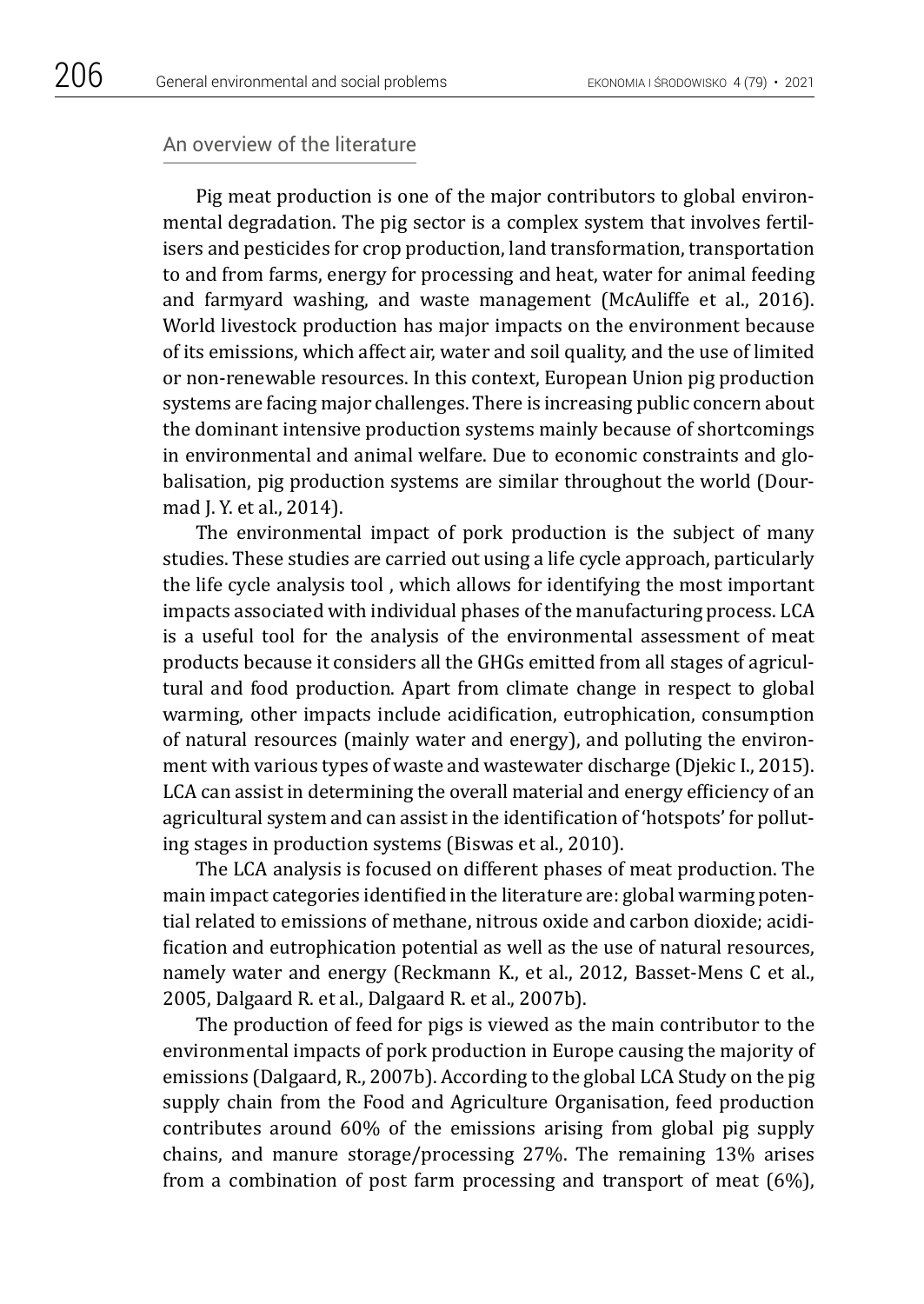direct and indirect energy use in livestock production (3%) and enteric fermentation (3%) (Djekic I. et al., 2015; MacLeod M, 2013). In order to reduce the emissions from the production of pork products to the environment, it is important to make some improvements at the stage of feeding. The literature data show that the substitution of soybean products in animal feed seems to have the greatest potential for minimising the environmental impact (Reckamann K. et al., 2016). A large share of greenhouse gas emissions from using soybean products is related to crop production, transport, and land-use change which refers to the conversion of land used. The cultivation of soybeans for livestock feed manufacturing has expanded rapidly in recent years. Therefore, improving feed production in the livestock supply chain has a great potential to minimise environmental impacts.

The LCA analysis in this paper was carried out for a selected meat product: cured pork sausage Longaniza Imperial de Lorca produced by ALIA company. It is a cradle to gate analysis including also the meat processing and its distribution. Identification of key determinants of the environmental impacts were used for the optimisation of the environmental performance of the value chain. The improvements were focused on feed for fatteners composition. Two scenarios for fodder composition were compared to validate the assumptions.

## Research methods

In the study, the Life Cycle Assessment (LCA) was used to assess which of the production phases cause relatively high damage to the environment. This method was also used to optimise the environmental performance in the value chain. Especially, it was used to optimise the feed recipe for pigs in order to select the feed ingredients in such a way that, while ensuring adequate nutritional value, they have a relatively low impact on the environment, taking into account both their production method and source of origin.

#### The LCA method and tool

Life cycle assessment (LCA) is a tool for environmental evaluation that has attracted much attention in the last decade, as it allows the comparison of different products or activities, based on the quantification of their potential environmental impacts related to the emissions of pollutants to the soil, air and water as well as the consumption of resources throughout their life cycle (Guine ́e J.B., 2002). Principles of carrying out research with LCA have been given by the International Committee for Standardization in the EN ISO 14040 and EN ISO 14044. The standard PN-EN ISO 14040, refers to a life cycle assessment and a life cycle inventory analysis. The rules described in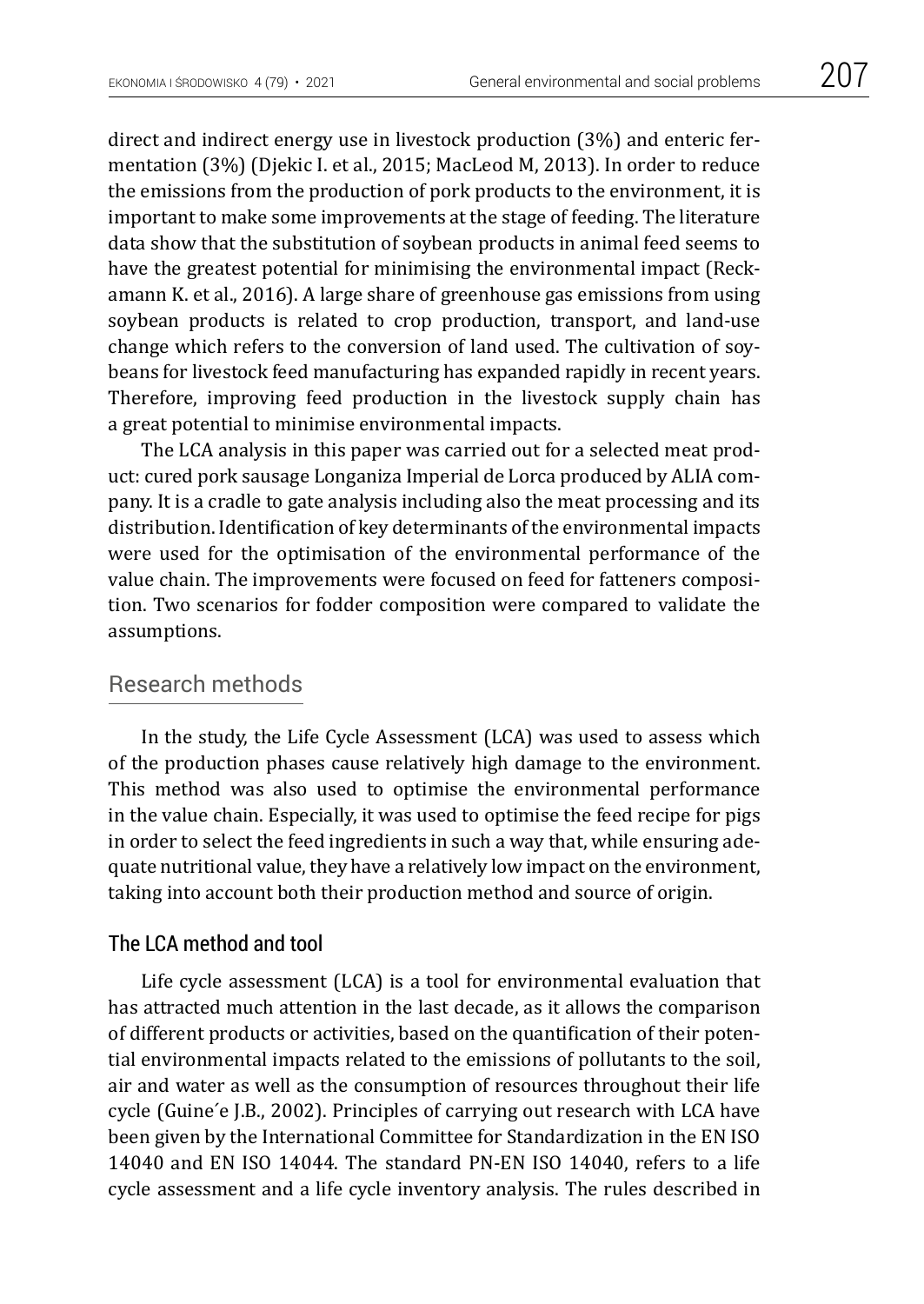that standard should be used as the guidelines for decision making in LCA planning and running. In the standard PN-EN ISO 14044, the requirements and guidelines concerning a life cycle assessment have been given. The standard's resolutions refer to four main parts of the LCA study: defining its aim and scope, a life cycle inventory analysis, a life cycle impact assessment and an interpretation of results.

The result of an LCA study is an environmental profile of a product or activity in the form of a "score list" with environmental effects. The environmental profile shows the largest environmental problems caused by the production of a product, and at which stage(s), in the life cycle, these problems appear. The LCA process is iterative and involves revisiting previous steps when, for example, new data become available or a gap in required data is acknowledged.

In the case of agricultural systems, the LCA evaluation may be useful in practice for the decision making in the field of application of new technologies, improvement of existing products or services, marketing purposes, strategic planning and policymaking. Product designers can explore how their design choices affect the sustainability of the products.

For the purposes of the LCA of meat products, it was used the SimaPro tool, Release 8.5.2.0.

## Goal and scope of analysis

The objective of this study is to assess the environmental performance of the cured pork sausage in its life cycle from the production of feed for pigs, the pig farm, via slaughterhouse to a meat processing plant in Murcia Region in Spain.

The study comprised the following steps:

- identification of relevance of life cycle phases,
- identification of the main environmental impacts of the most relevant life cycle phases,
- identification of main factors determining the impacts,
- assess the opportunities for improvement based on plans proposed by the producer.

The cured pork sausage was selected as a subject of environmental analysis because it is a very popular ALIA's meat product among consumers in Spain and is representative of a whole range of common food products.

The LCA covers the following phases of the value chain:

- production of food for pigs,
- farming of pigs,
- slaughterhouse activities,
- processing of meat and distribution of the products.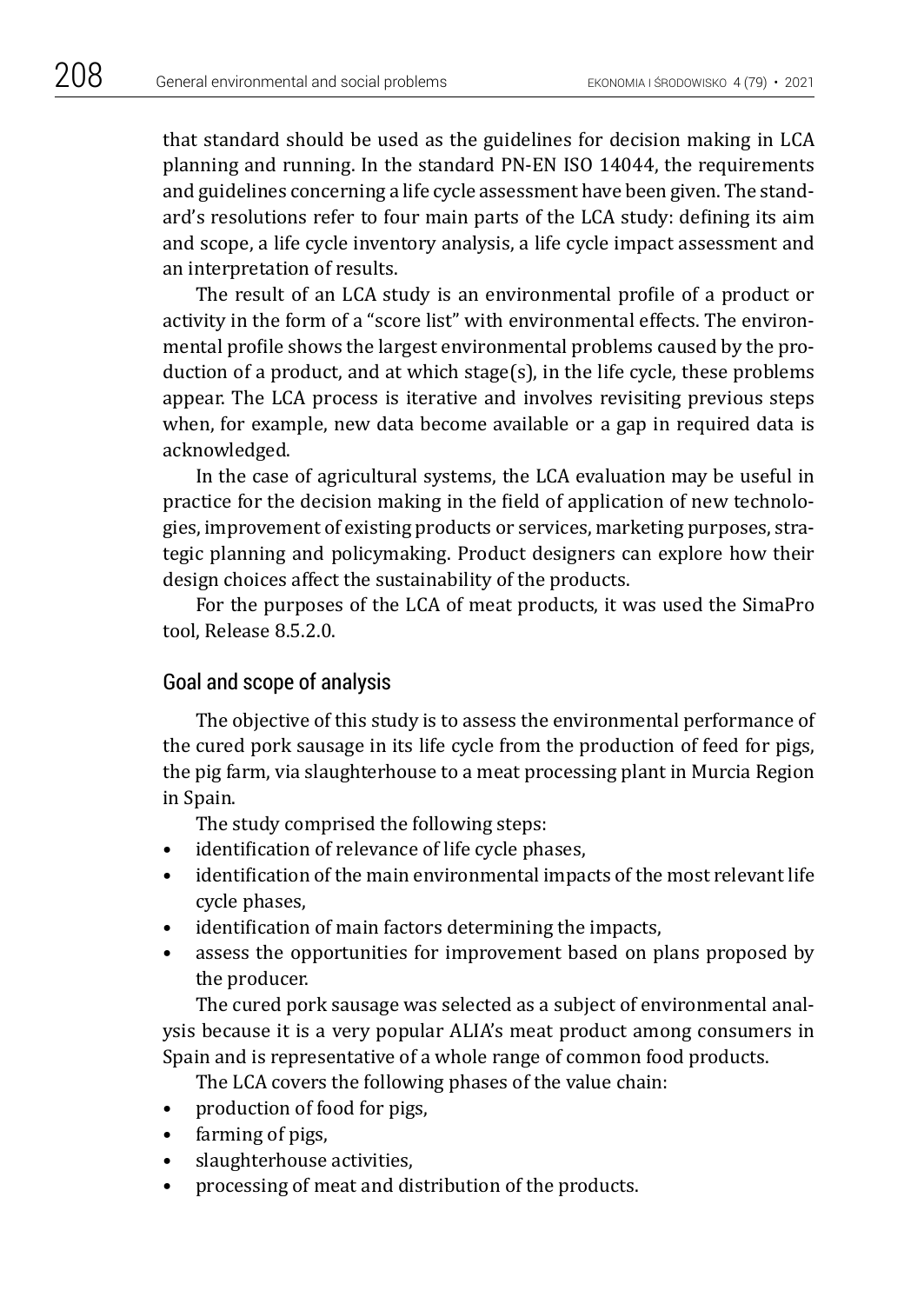The analysis was performed in two steps which correspond to two scenarios:

- the basic scenario of ALIA current situation,
- the improved scenario in which changes have been made by the ALIA company to achieve the higher environmental performance of the assessed product.

The analysis was carried out with regard to the 18 impact categories (midpoint indicators, ReCIPe 2016 Endpoint method) and then the most important midpoint indicators have been identified using the endpoint analysis and then assessed for the main life cycle phases.

#### Functional unit

A comparison of life cycle environmental impacts should be based on a comparable function (or 'functional unit') to allow a fair comparison of the results. The functional unit adopted for the study is 1 kg of meat product: 1 kg of Longaniza Imperial de Lorca pork sausage - as a final product to the customer. Longaniza Imperial de Lorca is a raw Spanish sausage originating from Lorca in Murcia produced by selection and chopping of meat: lean pork, pork belly, salt, white pepper and nutmeg. This mixture is stuffed into natural, calf casings. Then the product is submitted to a controlled process of maturing and drying, which ensures good stability, as well as the characteristic colour, smell, taste and texture. Imperial de Lorca preserves the traditional and manual character of the LOS QUIJALES brand. The sausage is sold on the market in packages of about 250 g.

#### System boundary

The starting point for guiding LCA analysis is the exact definition of the product system by drawing the boundaries of the system, life cycle stages and the unit processes. For example, the production chains of pork cured sausage consist of different production steps: feed production, pig housing, slaughtering, meat processing. This study is a 'cradle to gate ' life cycle assessment. The consumption (storing at consumer) and post-consumption stage (waste generated after the product has been used by the consumer/waste from wasted products at consumer) are excluded from the analysis.

Within the feed production subsystem, all processes required for the production of animal fodder were considered. Feed is made from crop products, by-products, processed products and processed feeds. This sub-system includes the relevant agricultural processes: cultivation of crops, transport of crops from the place of cultivation to the processing plant, and its processing. The analysis was performed for three types of feed which differ in composi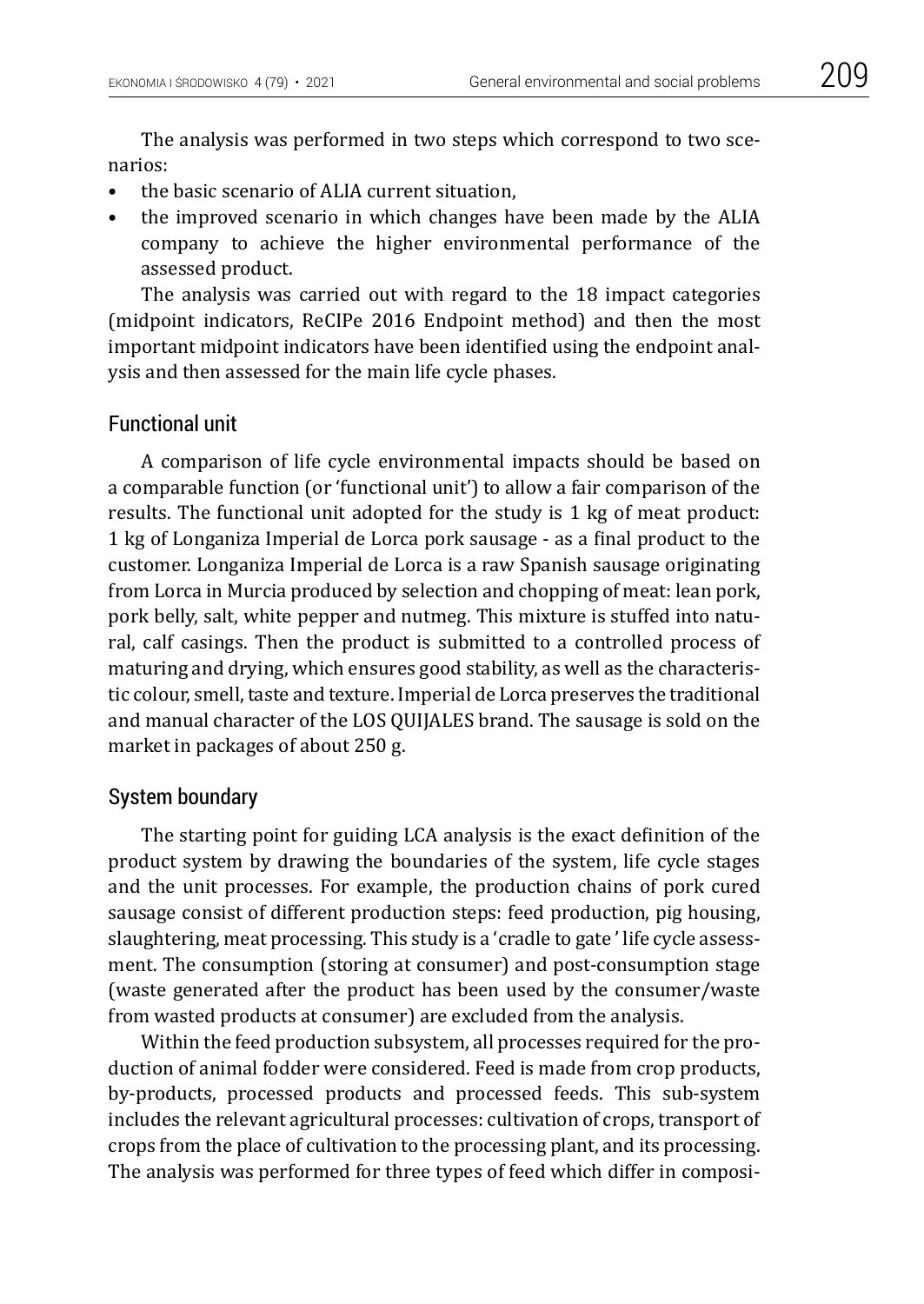tion: feed for sows, feed for piglets from 6 kg to 20 kg and feed for fatteners from 20 kg to 100 kg.

Pig housing at the farm includes key activities which take place on the farm. In the farming of pigs, there is considered: feeding of sucking piglets, weaned piglets, fatteners, breeding gilts, boars and sows. The analysis covered three processes: rearing sows and sucking piglets, rearing piglets and feeding fatteners for slaughter. At this phase the direct use of manure as fertiliser was assumed as a preferable and standard method of waste disposal. In the case of dead animals disposal, the incineration method was considered. Waste management in all phases and production processes, including the dead animals from breeding, was included in the study.

Slaughtering subsystem includes key activities which take place in a slaughterhouse from reception of live pigs, covering livestock handling and animal welfare, slaughtering comprising stunning, bleeding, scalding and dehairing, evisceration, splitting the carcass, and chilling.

For the production of 1 kg of sausage, 1,35 kg of the animal must be raised and transported to the slaughtering house. As a result, only parts of the animal that are fit for human consumption are kept and the inedible parts are removed in the slaughtering process. The allocation factors for pigs' mass fractions in the slaughterhouse were used according to the Product Environmental Footprint Category Rules (PEFCRs) for pork modelling (European Commission, 2017). Waste management and the use of cleaning agents were included in this subsystem and used in the calculations.

Meat processing included all activities which take place in a processing plant, from the reception of carcasses, covering preparation activities, thermal processing, waste handling and storage of final products. The use of waste and cleaning agents were included in this subsystem and used in the calculations. Waste management and distribution of products were included in the study.

The system boundary of the LCA of meat products is presented in figure 1.

In life cycle assessment, different types of co-product allocation methods can be used. The Handbook on LCA (Guinee, 2002) advises using economic allocation as a baseline for most allocation situations in a detailed LCA. In the LCA of meat product, the economic allocation was used according to the Product Environmental Footprint Category Rules (PEFCRs) for pork modelling. This is also in line with most LCA's performed for the food sector. Economic allocation means that the shares of upstream impacts are divided between co-products based on their relative value fraction which is based on the sum of all revenues of all co-products produced in a specific production stage.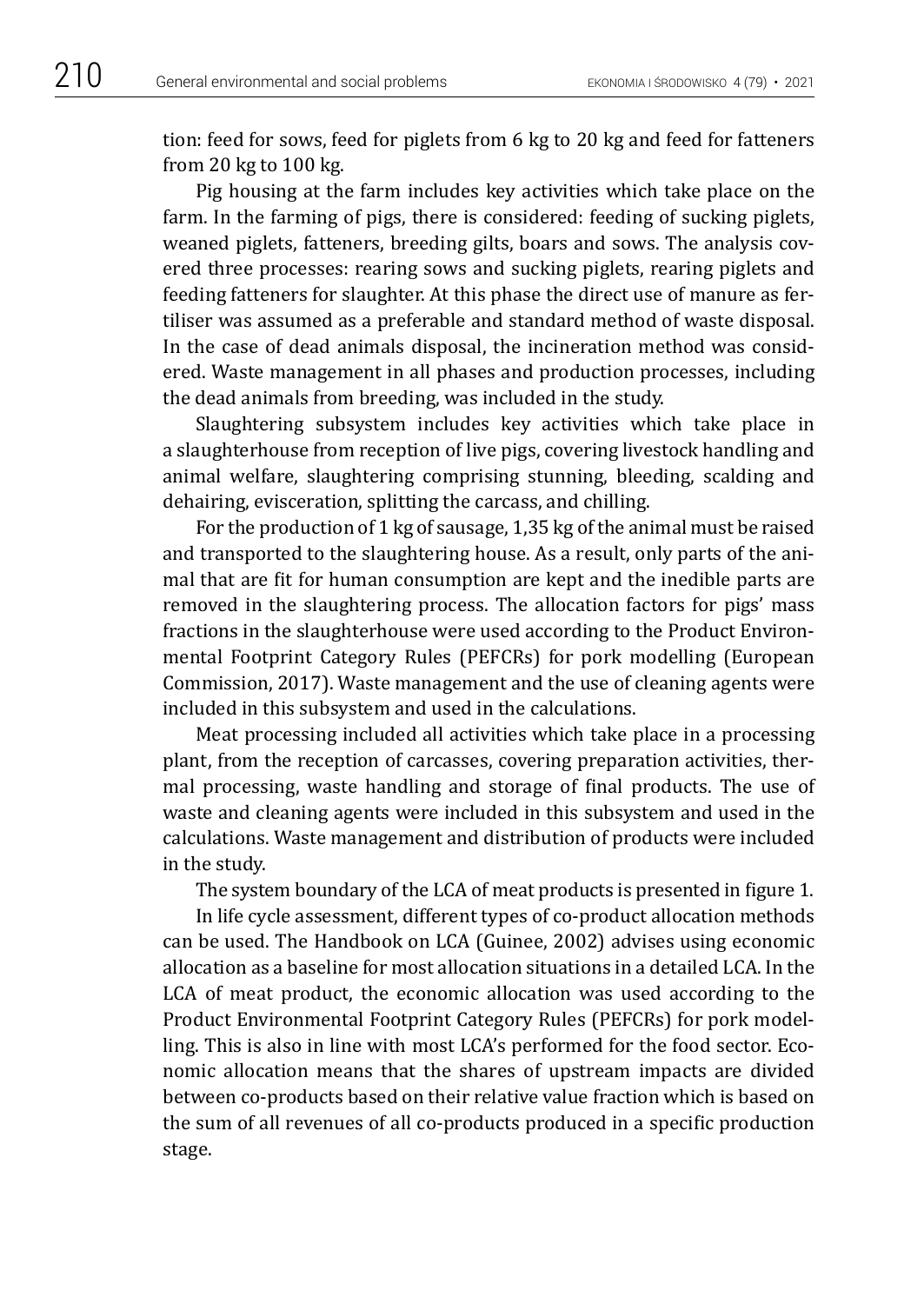

### Allocation procedures

In order to describe how activity datasets are linked to form product systems in the ecoinvent database version3 the Allocation, ecoinvent default system model was predominantly used. It follows the attributional approach in which burdens are attributed proportionally to specific processes. Taking into account the goal of the analysis, the attributional modelling was used as this approach does not account for consequences in the surrounding market. Within this approach, all the environmental inputs and outputs are summed from raw material extraction (cradle) to the gate of the products.

# Life cycle inventory analysis

### Data requirements

In the first phase of the LCA, a product system is defined and in the second phase, it is filled with the inventory data. To perform an LCA all impacts of a product from cradle to gate were considered. As a rule, not only the main process chain – processes directly related to the functional unit – needed to be assessed, but also background processes like material production, energy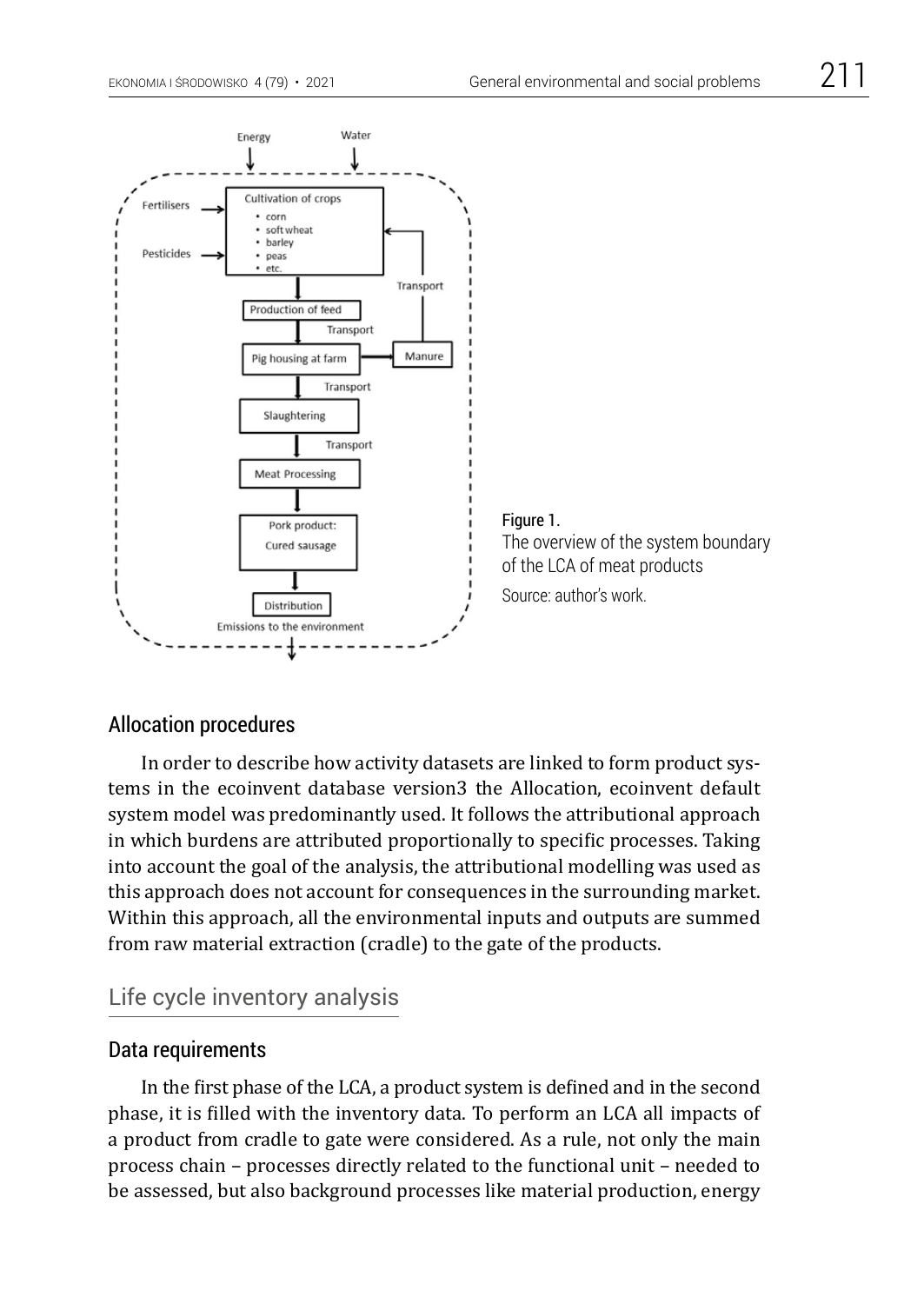supply, waste disposal and the delivery of services like transportation, construction, maintenance.

The inventory data in the study covered two types of data:

- foreground data on the system of primary concern were obtained from ALIA company.
- background data includes energy and materials that are delivered to the foreground system as aggregated data sets in which individual plants and operations are not identified. Background data were derived from secondary sources, e.g., literature, background databases providing average datasets, including the European ecoinvent database.

Foreground data provided by the ALIA company are included in table 1. The inventory for the individual processes and the fuel and energy balance, as well as for the unit processes of background subsystem were obtained from the ecoinvent database version 3 and Agri-footprint. In addition, output data related to main emissions, sewage and waste were obtained from the literature as well as from this database.

### Assumptions and limitations

For the calculations, the infrastructure was not included. The ALIA company provided in most cases indicators, not the actual measures of the key parameters to describe the subsystems. To some extent, it was necessary to adjust SimaPro ecoinvent database version 3 selected processes for the model of ALIA system of meat production. There was no available data on the ranges of parameters and variants for the key processes limiting the sensitivity analysis.

### Inventory Analysis

In this step, information on the use of resource materials and energy that are used within the life cycle, as well as the emission of substances throughout the life cycle, was collected. ALIA provided inventory data and for some parameters, the values from the ecoinvent database version 3 as well as Agri-footprint – comprehensive SimaPro database, were adjusted based on the information provided and expert knowledge and literature. The inventory includes data collection for the two scenarios of meat processing:

- the basic scenario based on current practices of rearing pigs by ALIA and meat processing,
- the improved scenario where changes have been made to achieve a higher environmental performance of the meat products.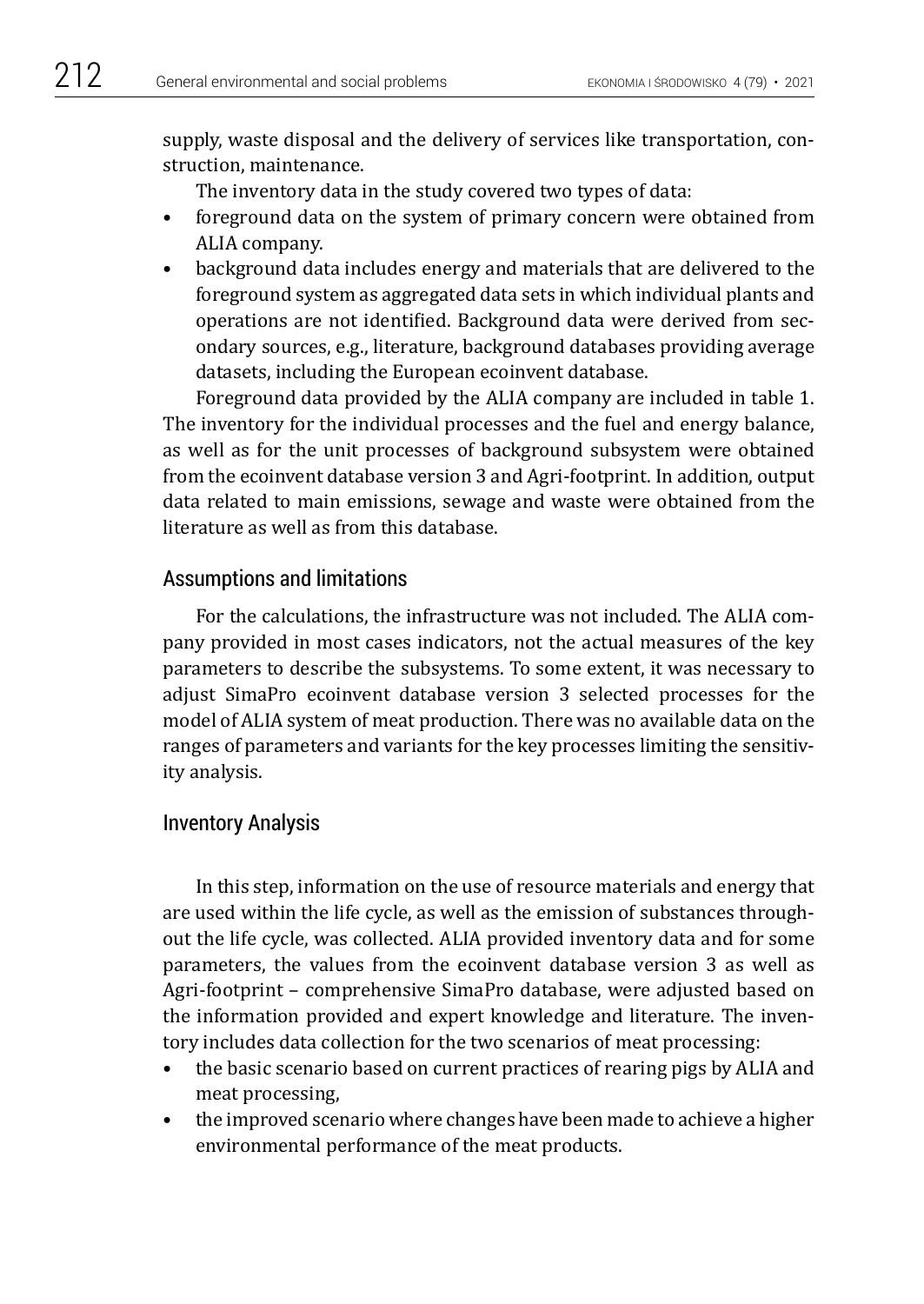To strengthen the sustainability of the products, the new formula of the nutritional material for fatteners 20 kg to 100 kg has been developed. Compared to the basic scenario, the amount of some components (barley, sunflower cake) decreased and in the case of soft wheat the place of origin has changed from Brazil to Europe. Instead, new ingredient has been incorporated (flour cake and beet), and the amount of corn increased by 8% in comparison to the previous formula. To strengthen sustainability, it has also been declared that there are no dead animals at the animal breeding stage. In this scenario, the use of water for the preparation of feed for piglets is not required. The thermal energy is also zero because the consistency of the fodder is in 100% flour (not granulated) as it is – it is a more efficient way of the production of animal feed.

For raw materials and bioproducts, there were used ecoinvent database version 3. Impacts of the raw materials used were included in the assessment as it was taken into account in the background information from the ecoinvent database. For fodder additives and additives in the sausage production proxy data from the ecoinvent database or own modelling based on background data from the ecoinvent database was used. Emissions to water and air from pigs rearing including manure management were based on a modified ecoinvent database – adjusted to ALIA farm structure. Foreground data on farm structure, water, feeding material energy, manure disposed and dead animals were provided by the producer. The inventory data is presented in table 1.

| Input/output category        | <b>Unit</b> | Basic scenario | Improved scenario |
|------------------------------|-------------|----------------|-------------------|
| Production of animal feeding |             |                |                   |
| <b>Corn 13%</b>              | g           | 1376.170       | 1467.805          |
| Barley                       | g           | 693.808        | 659.574           |
| Soft wheat F10               | g           | 533.219        | 613.374           |
| Peas                         | g           | 565.088        | 604.697           |
| Middlings                    | g           | 242.484        | 255.725           |
| Beet / sugar cane            | g           | 24.248         | ٠                 |
| <b>Byproducts</b>            | g           | 929258         | 1313271           |
| Additives                    | g           | 193.202        | 247850            |
| Electrical energy            | MJ          | 1.480          | 0538              |

Table 1. Inventory data for the production of meat processing products for the basic scenario and the improved scenario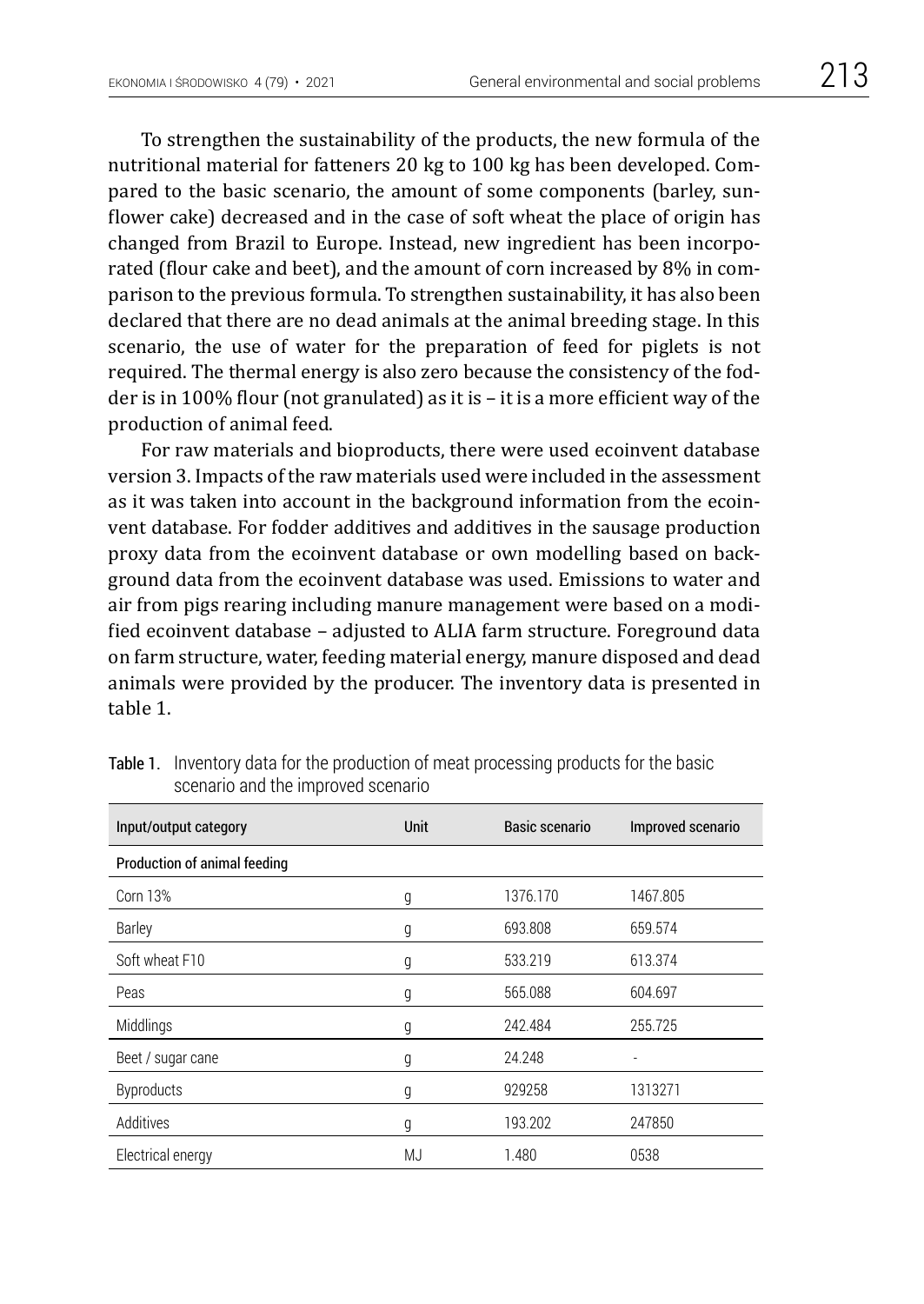| Input/output category                      | Unit                     | <b>Basic scenario</b> | Improved scenario |
|--------------------------------------------|--------------------------|-----------------------|-------------------|
| <b>Biomass</b>                             | MJ                       | 0.954                 | 0220              |
| Fuels                                      | MJ                       | 0.129                 | 0056              |
| Water                                      | $\mathfrak{t}$           | 0.269                 | 0102              |
| Kraft paper                                | g                        | 7.541                 | 7541              |
| Pig housing at the farm                    |                          |                       |                   |
| Transport                                  | tkm                      | 0164                  | 0206              |
| Veterinary medicine                        | kg                       | 0569                  | 0006              |
| Heat almond shells                         | MJ                       | 3704                  | 4125              |
| Drinking water                             | I                        | 45147                 | 25528             |
| methane biogenic from enteric fermentation | kg                       | 0056                  | 0057              |
| nitrogen monoxide - indirect emissions     | kg                       | 0001                  | 0001              |
| Ammonia                                    | kg                       | 0041                  | 0041              |
| particulates < 10 um                       | g                        | 0455                  | 0444              |
| Dead animals                               | kg                       | 0231                  | 0020              |
| Manure liquid                              | t                        | 0034                  | 0018              |
| Subsystem Slaughterhouse                   |                          |                       |                   |
| Drinking water                             | $\overline{\phantom{a}}$ | 4172                  |                   |
| Transport van < 3,5                        | tkm                      | 0068                  |                   |
| Electricity                                | kWh                      | 0278                  |                   |
| Heat natural gas 100 kW                    | kWh                      | 0356                  |                   |
| Sewage sludge                              | m3                       | 0027                  |                   |
| Slaughterhouse waste                       | kg                       | 0009                  |                   |
| Subsystem: Manufacturing of products       |                          |                       |                   |
| Electricity                                | kWh                      | 1670                  |                   |
| Waste                                      | kg                       | 0029                  |                   |
| Drinking water                             | kg                       | 6354                  |                   |
| Transport truck 10-20 t                    | tkm                      | 0060                  |                   |
| Additives                                  | kg                       | 0179                  |                   |
| PE                                         | kg                       | 0006                  |                   |

Source: author's work based on ALIA company's data.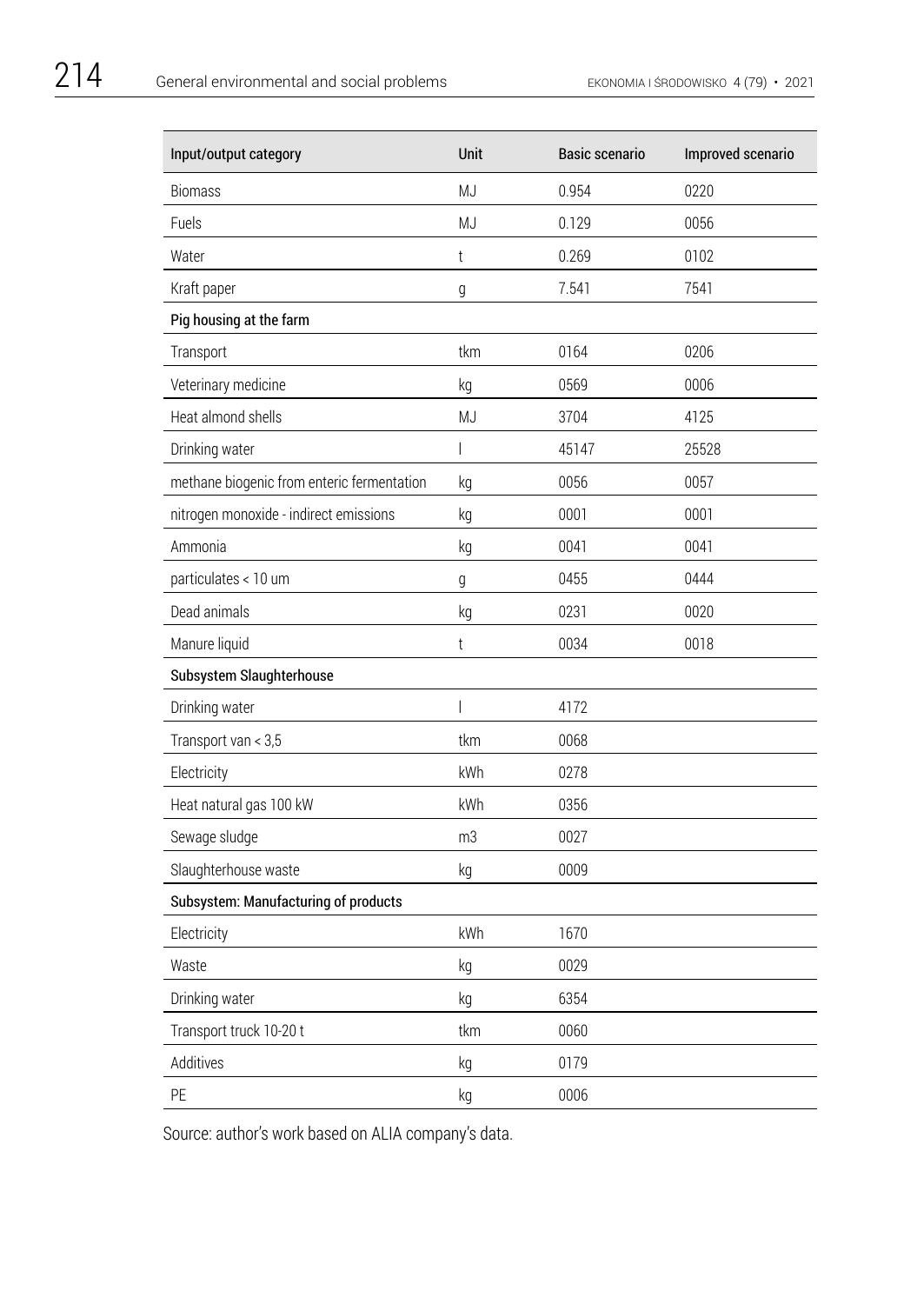In this step, the inventory data – Life Cycle Inventory results – were assessed using the SimaPro tool. Life Cycle Impact Assessment translates emissions and resource extractions into a limited number of environmental impact scores by means of so-called characterisation factors. ReCiPe 2016 method was used to calculate the product total score endpoints and midpoints to measure the environmental impacts of products. ReCiPe calculates eighteen midpoint indicators and three endpoint indicators. Midpoint indicators concern single environmental problems. In this study, the most relevant midpoint indicators have been identified using the endpoint analysis and then assessed for the main life cycle phases.

# Results of the research

#### Basic scenario assessment

The most important endpoint impacts of the life cycle of the cured sausage (measured as mPt ReCIPe 2016 Endpoint method) analysed for the basic scenario concern human health and ecosystems. The share is respectively for human health: 32% and ecosystem 57% of the total score (figure 2). The impact on resources is relatively low (11%).



The main processes contributing to damage to human health are related to the feed production phase. Feed production is also the main phase contributing to damage to ecosystems. As regarding the damage to resources feed production and meat processing phases has the highest contribution.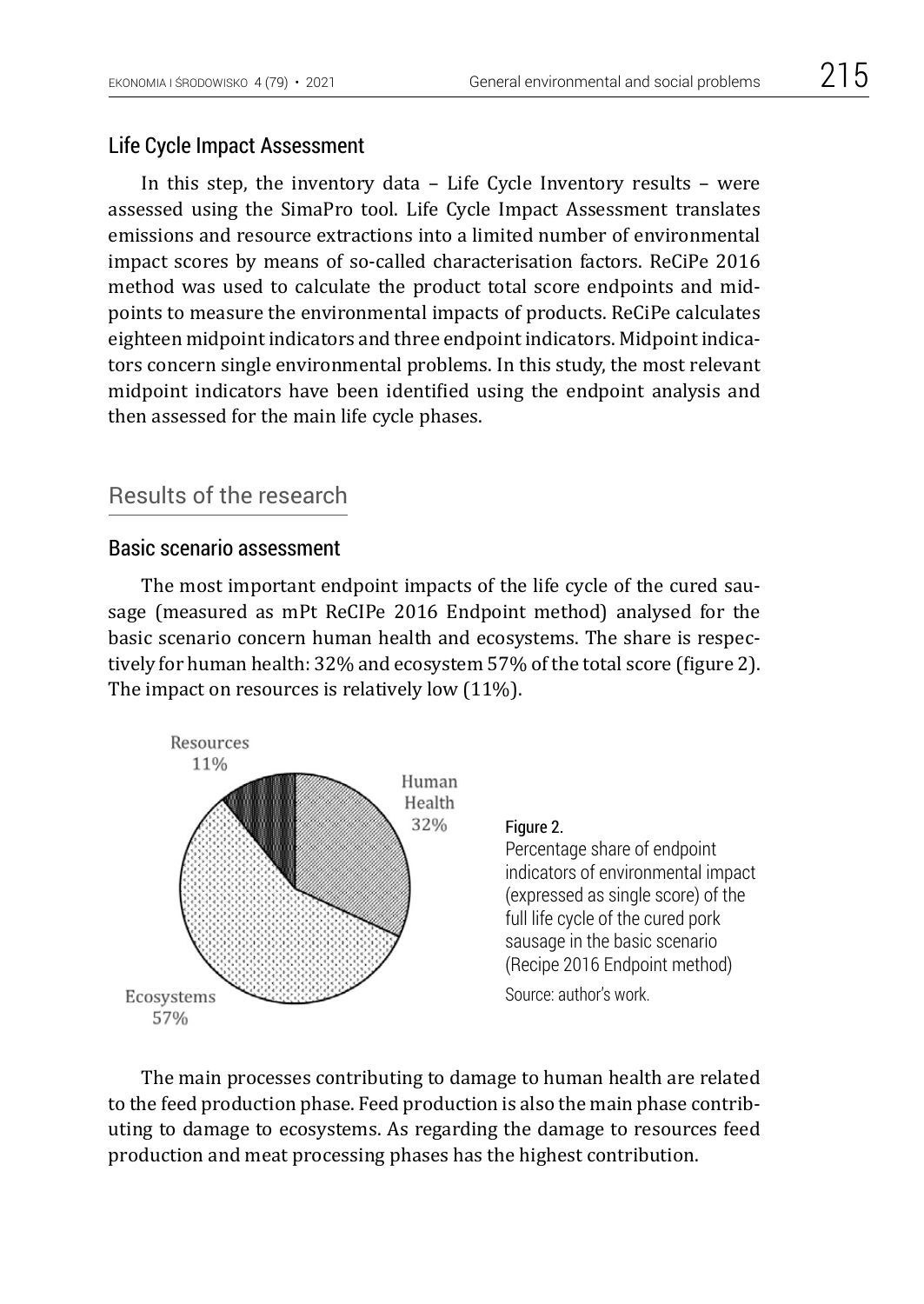Analysing the basic scenario with regard to the impact categories (midpoint indicators, ReCIPe 2016 Endpoint method), the most important are (figure 3):

- climate change human health,
- human toxicity,
- particulate matter formation,
- climate change ecosystems,
- agricultural land occupation,
- natural land transformation,
- fossil depletion.



Figure 3. Percentage share of midpoint indicators of the total environmental impact (expressed as a single score – RECIPE 2016 Endpoint method) of the full life cycle of the cured pork sausage in the basic scenario

Source: author's work.

The identified impact categories constitute 98% of the total score expressed in mPt (Recipe 2016 method). The highest midpoint indicators are attributed to agricultural land occupation – 29%, climate change: 34% (ecosystems – 15% and human health – 19%), natural land transformation – 11% and fossil depletion – 11%.

The highest midpoint impacts, except for particulate matter are attributed to feeding production. It concerns especially agricultural land occupation and natural land transformation for which the feed production impact contribution is higher than 95% (figure 4e, figure 4f). The dominating role of feed production is due to extensive global networks of crops markets that are the basis for feed production (Mc Auliffe et al., 2016). It is also the case of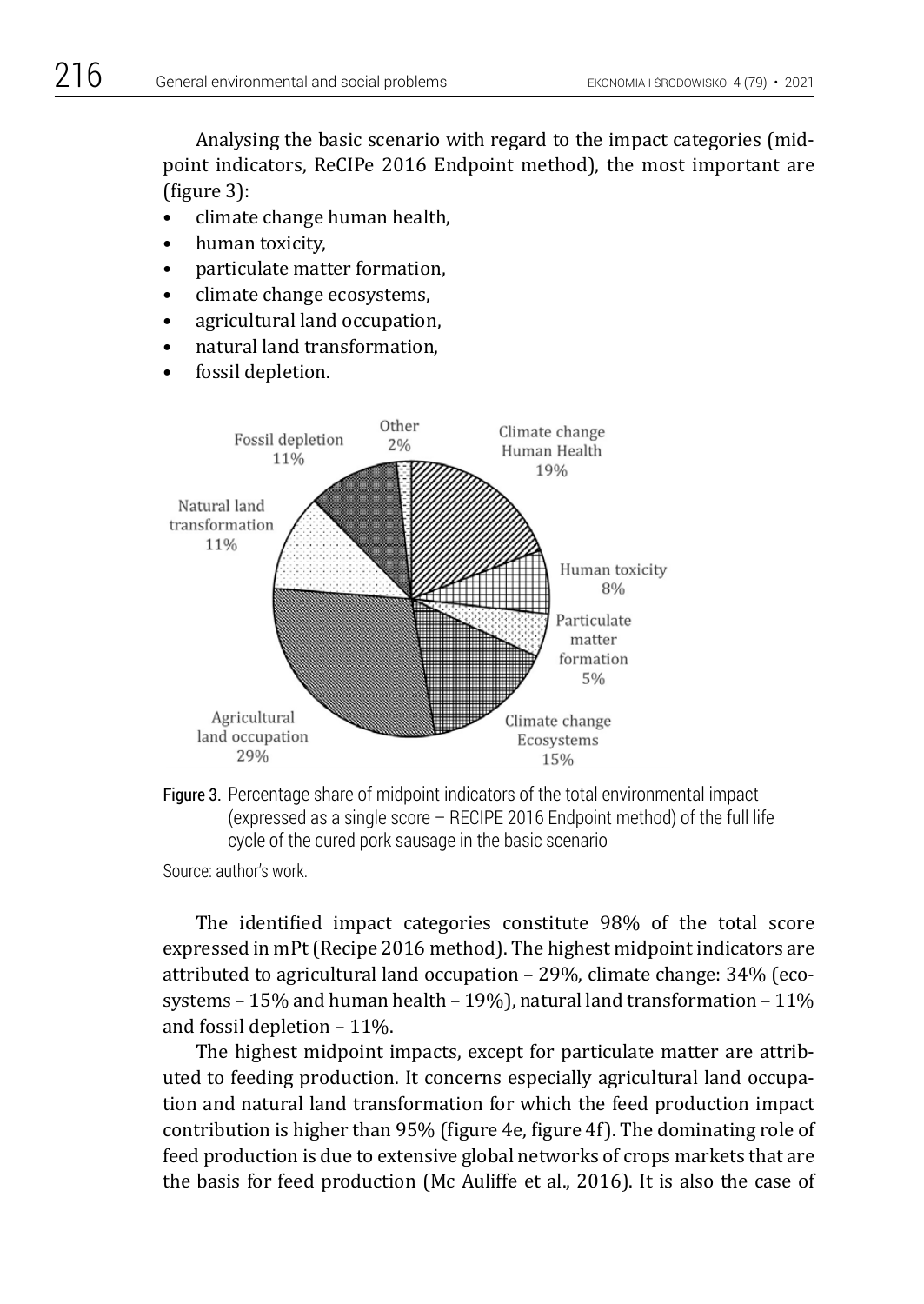ALIA which production pattern is rather typical for Europe, where the feed production is based on global markets. In order to produce each individual ingredient, resources and energy are required and large-scale transportation networks are utilised. The dominating factors in this phase are processes of raw materials production. In the case of the Climate change (figure 4a) midpoint indicator, it is 32%, especially soybean production in Brazil (17% of the indicator). For the agricultural land occupation, 96 % of this indicator is shared by the cultivation of soybean, maise, pea, wheat grain and barley. In the basic scenario soybean, maise and wheat grain are in the biggest part produced outside of EU-27. Soybean cultivation in Brazil is responsible for 87% share of the Natural land transformation indicator. Transportation of the materials is also an important factor (11% of the total Climate change indicator) with the highest share is allocated to the feed production phase.

According to literature, the role of feed production is also viewed to be the largest contributor to environmental burdens in the pig supply chain (Mc Auliffe et al., 2016, Van der Werf H.M. et al., 2005).

The main factor of the environmental impact of the meat production phase is caused by demand for electricity use is responsible for the climate change indicator at the level of 21% with the highest share attributed to meat processing (57%).

The human toxicity midpoint indicator (figure 4c) is attributed to agricultural production (feed production and farming) and to a lesser extent to the meat processing phase. Human toxicity is determined mostly by electricity use 30% share (where 66% is attributed to feed production) and also energy-related processes along with chemicals use especially during the production of raw materials with 77% share attributed to this phase. Fossil depletion midpoint indicator (figure 4d) is related mostly to electricity used in the meat processing and feed production phases. Particulate matter formation (figure 4b) is attributed to a variety of processes including energy-related processes and chemicals production.

Pig farming has a relatively high impact only in the case of particulate matter midpoint indicator. The process of pigs rearing is sensitive to manure management as well as emissions to the air from the farm. In the case of ALIA manure is used as fertiliser locally in the fields. Based on the specificity of the usage (type of soil, time of application and weather conditions) the total assessment can differ up to 10%. Benefits of applying manure as fertiliser are included in the assessment. The benefits depend also on the actual content of NPK elements in the manure used as fertiliser. As a result, negative impacts on human health are avoided. Important factors are also waste treatment transportation of the manure and management practices being the cause of air and water emissions. Considering other research results, the direct appli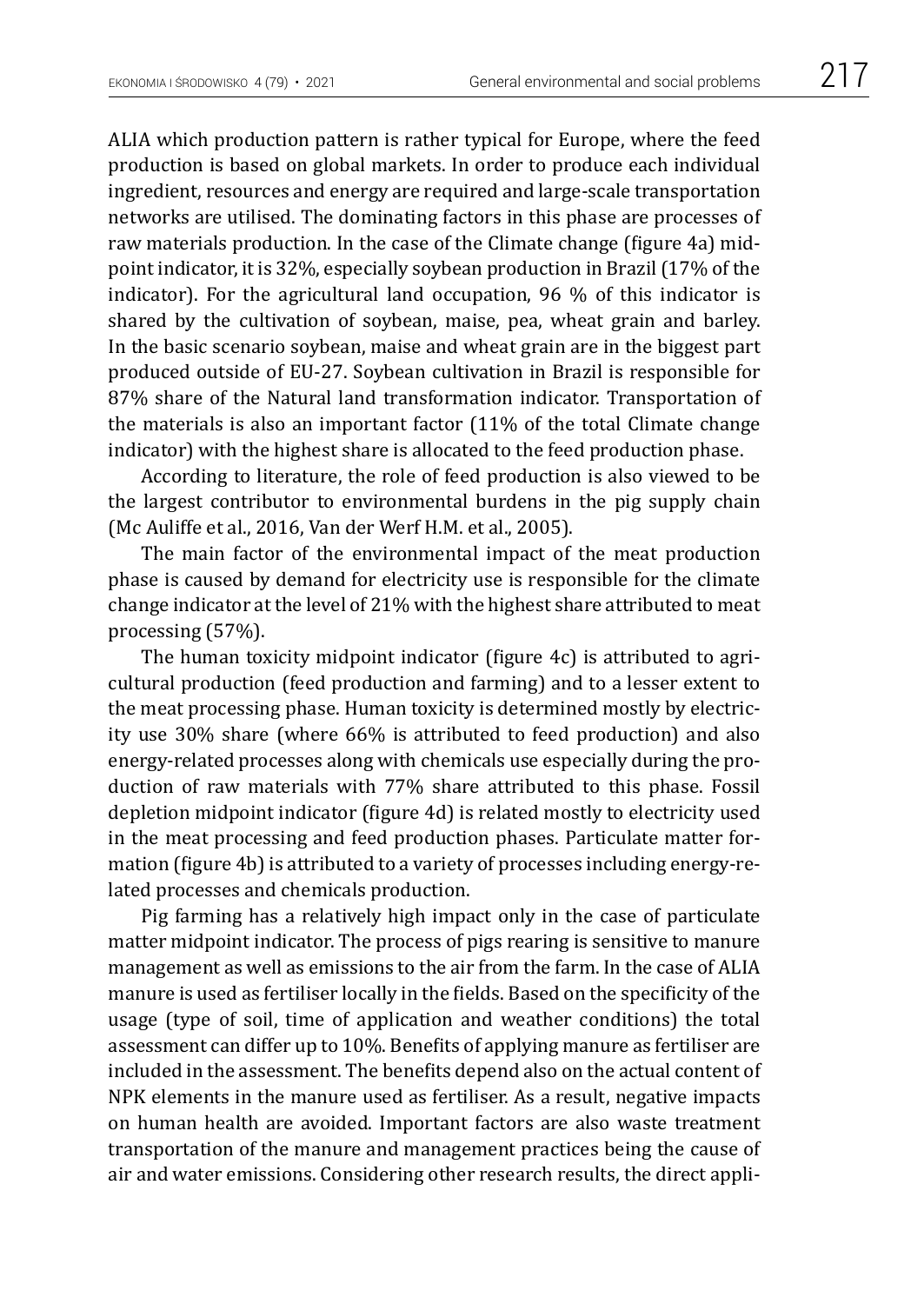cation of pig manure as fertilizer is an environmentally friendly solution (Makara A., et al., 2019). According to other authors, this is of high importance shown in other studies using other interpretation tools (e.g. ILCD, CML Baseline method) (Reckamann K. et al., 2015). Slaughterhouse has the lowest values in all impact categories, and the impact is related mostly to energy and transportation.



Figure 4. Environmental impacts of the cured pork sausage per 17 categories of environmental damages – basic scenario (ReCiPe 2016 Midpoint)

Source: author's work.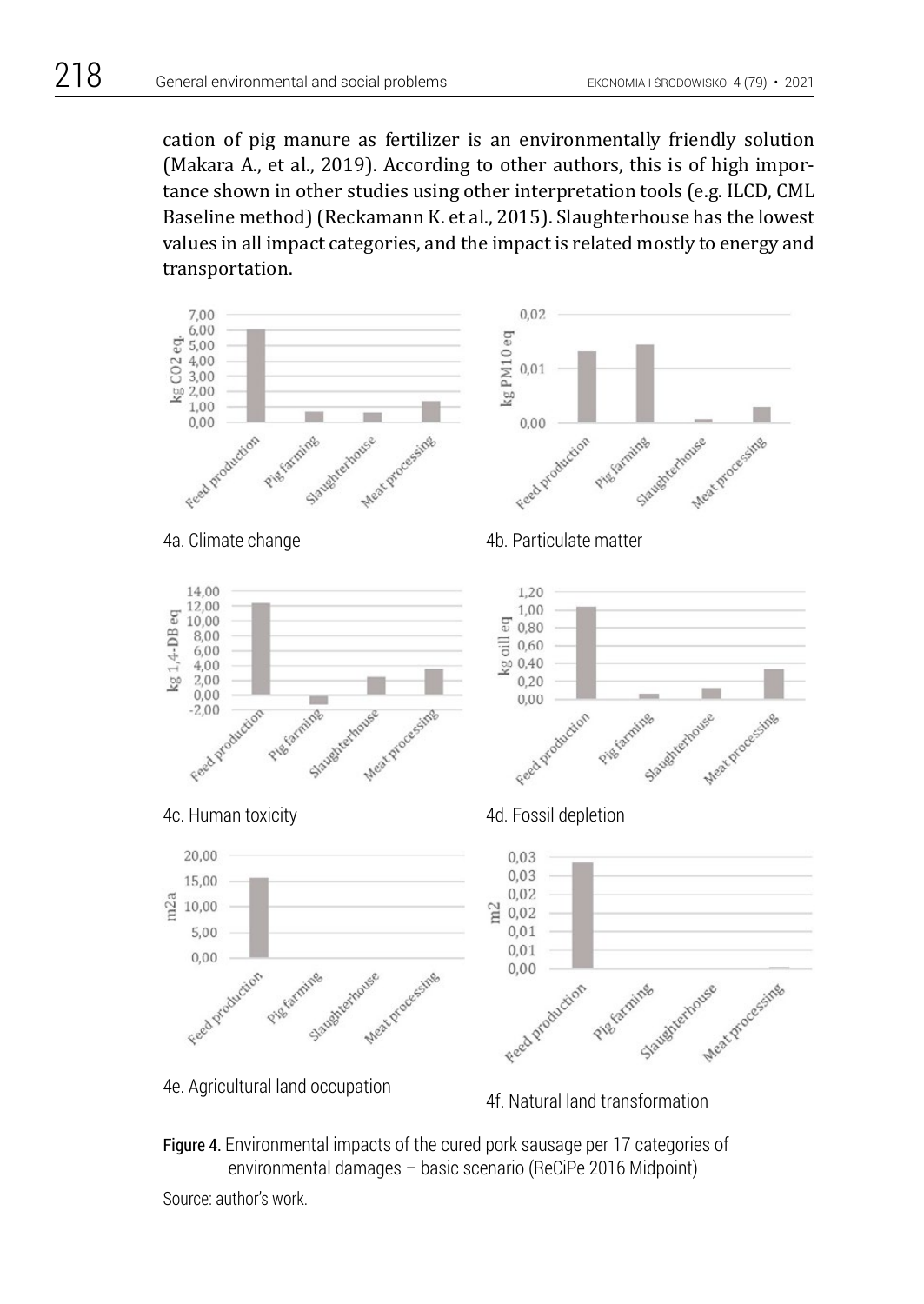The uncertainty of analysis is mainly related to the market information on crops. Assumptions had to be made as the producer provided general information about the origin of products (country). Data concerning pigs rearing, slaughterhouse and meat processing were of good quality based on company data.

It has to be noted that feed production is a more globalised burden while livestock production and waste management generate more localised burdens. Based on the results it was recommended in the first place to use waste materials from agricultural production for animal feed production and to pay attention to the origin of agricultural raw materials used for the production of feed with a preference for locally produced materials.

It has to be noted that the assessment is sensitive to the type of electricity mix. In the studied case electric grid mix for Spain was applied in the basic scenario. Depending on the local conditions and the company activities the potential impact might be essentially lower.

#### Comparison of the basic and improved scenarios

In the improved scenario, ALIA proposed the new formula of feed for rearing pigs. This scenario was compared with the basic scenario. The ReCiPe 2016 Midpoint method was used to compare the scenarios for the selected as the most relevant impact categories. Implementing the modified formula of fodder has predominantly consequences in raw materials value chains, feeding production process, and to some extent on pigs rearing.

The chart below presents a comparison of impacts midpoint indicators of the production of cured pork sausage per impact category for the two compared scenarios (figure 5). There is observed essential improvement in the impacts attributed to agricultural land cultivation including natural transformation and agricultural land occupation, and climate change.

The improved scenario is slightly worse than the basic scenario for midpoint indicators: human toxicity, particulate matter and fossil depletion (table 2). It is attributed to by-products used in the modified fodder formula and higher use of feeding supplements (amino acids). The reason is that processing of raw materials and the production of feeding supplements is energy and in some cases chemicals and water-intensive. According to the producer some activities were undertaken to switch to renewable energy, and they were assumed in heat production in feed processing.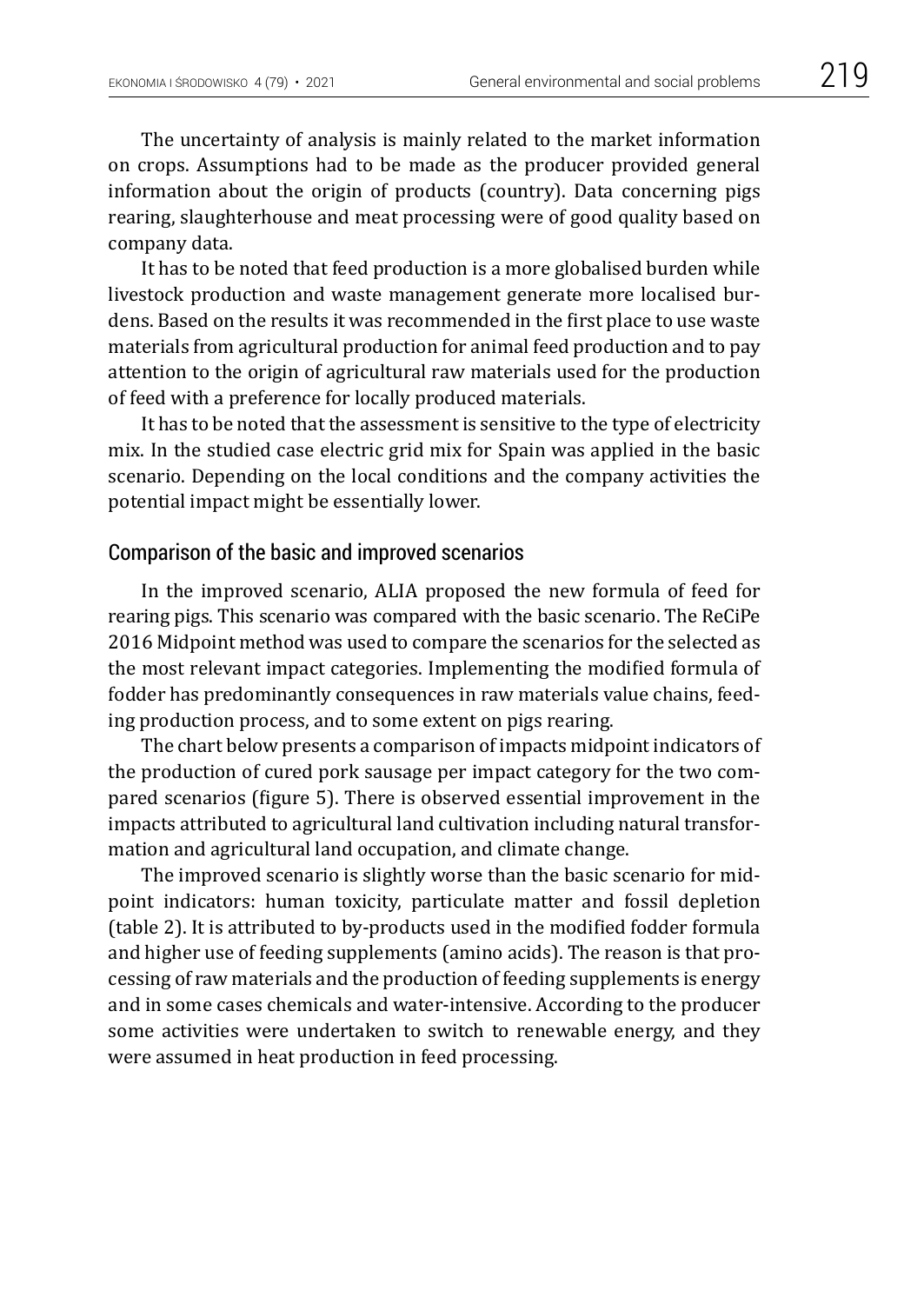



Considering the results, it can be concluded that there is a potential for beneficial trade-offs between different impact categories by changing the processes and materials. The main trade-offs are between climate change, agricultural land and natural land transformation as mostly ecosystem related impacts versus human toxicity as human health-related impact.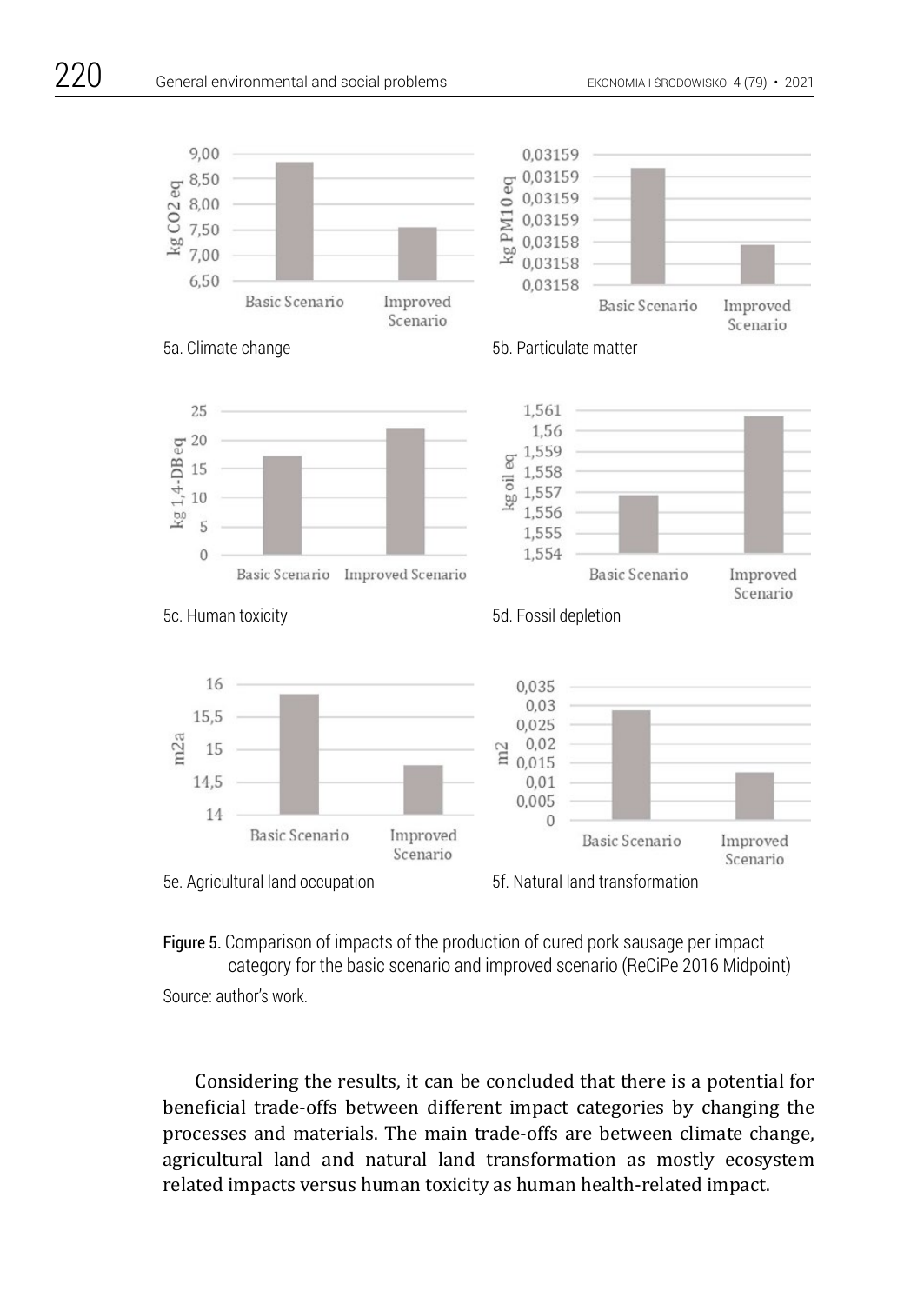| Impact category              | Relative change |
|------------------------------|-----------------|
| Climate change               | $-14.46$        |
| Human toxicity               | $+28.06$        |
| Particulate matter formation | $-0.02$         |
| Agricultural land occupation | $-6.92$         |
| Natural land transformation  | $-56.64$        |
| Fossil depletion             | $+0.25$         |

#### Table 2. Relative change between basic scenario and the improved scenario

Source: author's work.

## Conclusions

The study provides insight into key factors of the environmental performance of pork meat products and the opportunities for improving environmental performance based on the example of Alia company, Spain. Meat production is an important food sector characterised by high environmental burdens. The most impactful are processes of production of agricultural raw materials use in the fodder production phase. In the studied case production of fodder in pig farming is based on global markets with a high share of inputs from Brazil, to a lesser extent from Ukraine and EU 27 countries. Changing of the fodder formula was proposed by the company to improve the environmental performance in the whole life cycle perspective of the meat product. It was based on the following assumptions:

- It is recommended to use by-products from agricultural production for animal feed production while ensuring the high quality of the feed.
- It is very important that high-quality feeds originate from food production processes based on locally available materials.
- It is crucial to pay attention to the origin of agricultural raw materials used for the production of feed. It is preferred to use locally produced materials whenever possible. Taking into account different conditions including the selected breeding technology.

From a nutritional point of view, the modified formula required adding to the fodder feeding supplements, including amino acids produced in chemical/biochemical processes. The comparative analysis showed that the new formula lowers the overall impact of meat products on ecosystems including climate change but raises slightly the impact in relation to human health indicators. It confirms that there are opportunities for improvement of the envi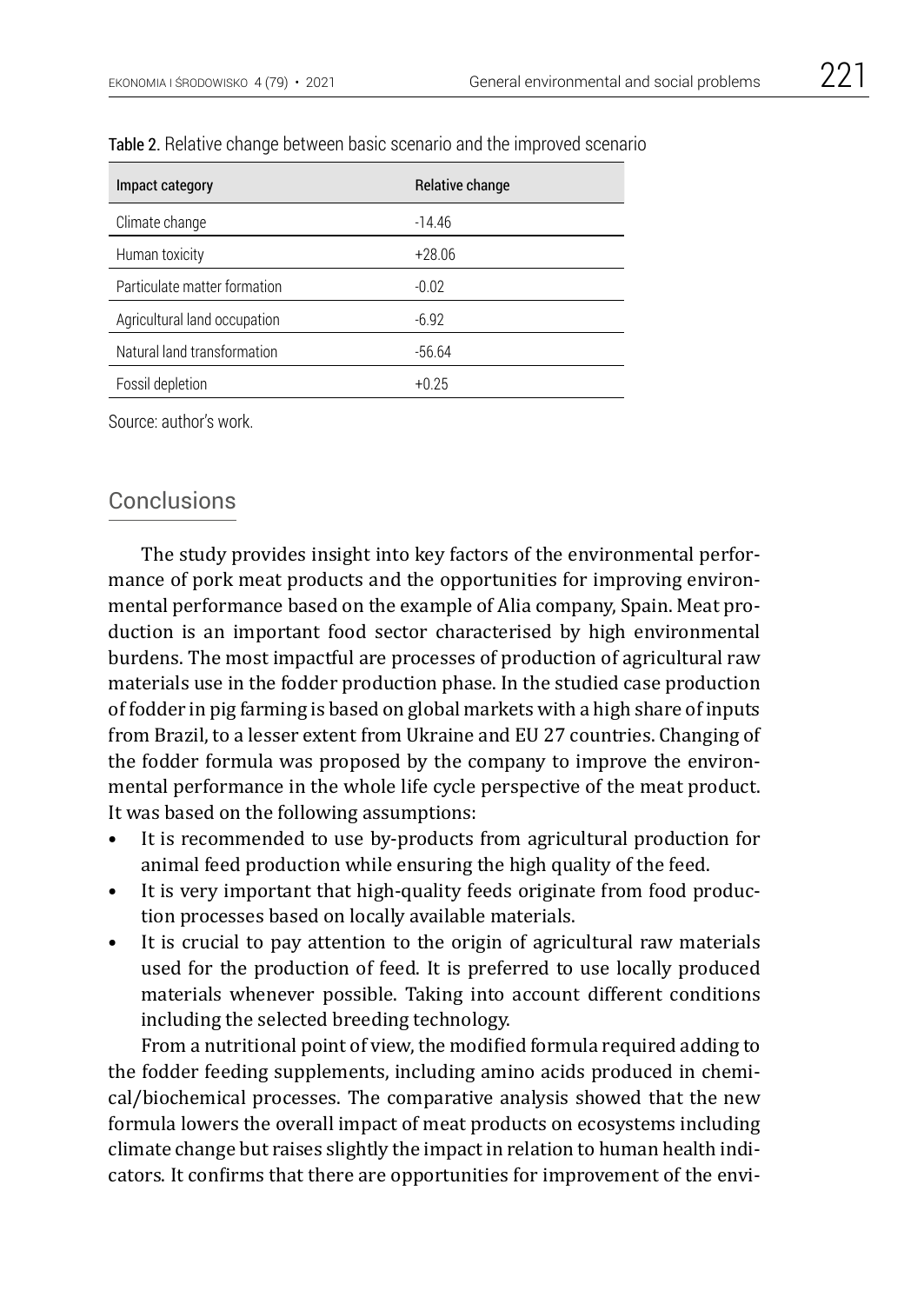ronmental performance of pig meat products nevertheless the extent of the refinement is limited due to the complexity of value chains and availability of materials related to the manufacturing of these articles.

Meat production can be improved in the pig rearing phase, although the potential environmental impact reduction is on a smaller scale but it can be important for specific environmental aspects. Pig farming causes emissions of gases to the environment related to stable and manure management and for this reason, it is recommended to use air protection solutions.

Animal wastes should be managed in a sustainable way thanks to which it will be possible to obtain maximum benefits for the company with a minimum impact on the environment. Animal manures are valuable sources of nutrients and organic matter for use in the maintenance of soil fertility and crop production. It can be also used for energy production with consecutive production of residual material from fermentation that can be used as fertiliser. Keeping the level of mortality of the stock as low as possible considering the humanitarian aspect of husbandry and implementation of effective environmentally friendly methods of the utilisation of dead animals are crucial elements of waste management.

There are also the essential aspects of energy and transport. In the studied case renewable energy for heating purposes, based on biomass from local sources was used. It was also recommended in feed production, pig farming and meat processing to use renewable electricity. One of the options might be electrical energy from cogeneration based on local sources or renewable energy from the grid.

Transport plays an important role in all phases of meat production and processes. Increasing the effectiveness of transport will minimise its negative environmental effects.

### Acknowledgements

The authors acknowledge that the research for this paper is part of the CIRC4Life project funded by EU under the HORIZON 2020 programme according to the Grant Agreement No. 776503. Authors are very grateful to ALIA team for the cooperation and providing data for the analysis.

## The contribution of the authors

Janusz Krupanek: conception 50%, literature review 80%, acquisition of data 10%, analysis and interpretation of data 80%, writing 50%.

Beata Michaliszyn: conception 50%, literature review 20%, acquisition of data 10%, analysis and interpretation of data 20%, writing 50%.

Manuel Moreno: acquisition of data 80%.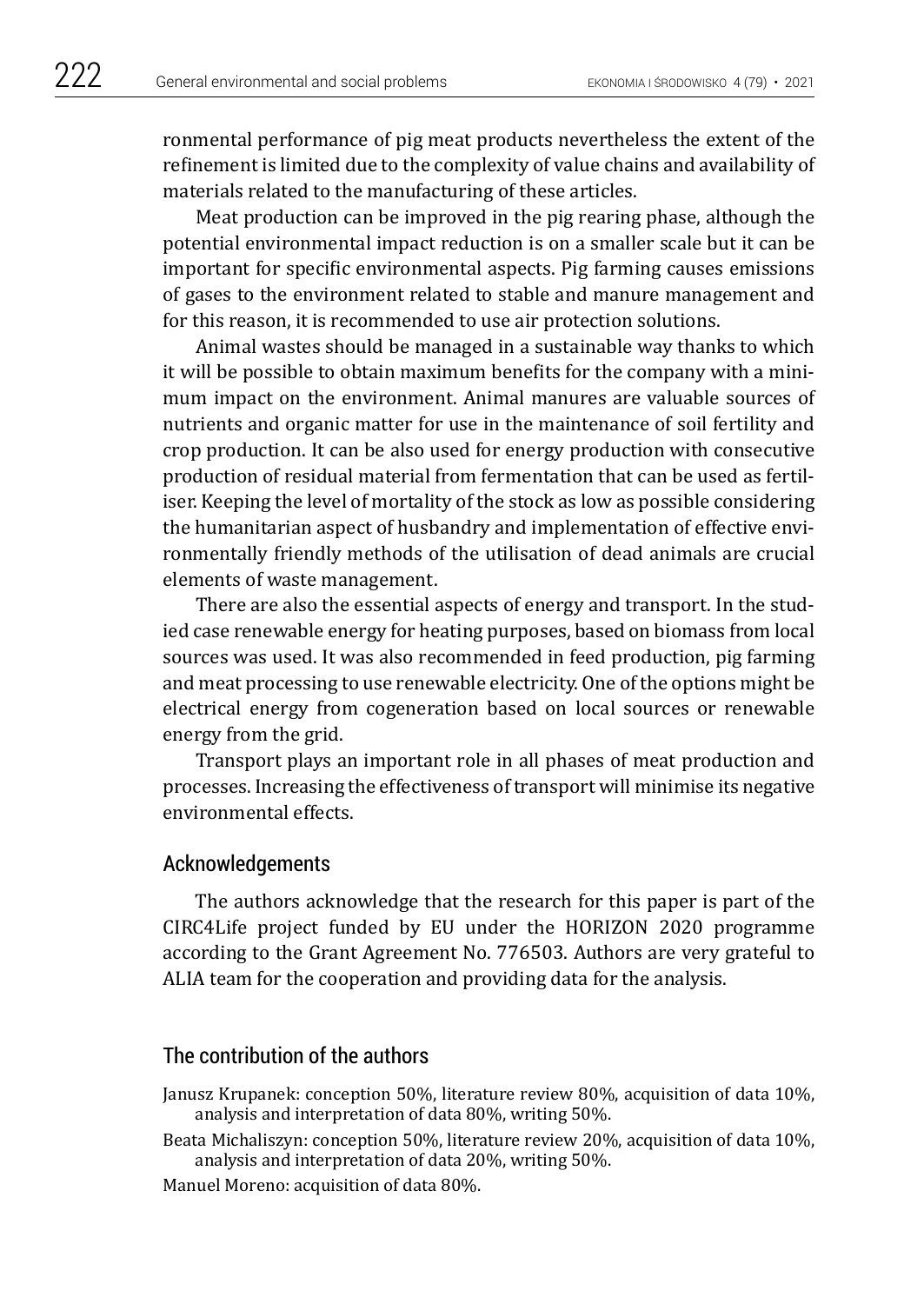- Biswas, W.K., Graham, J., Kelly, K., John, M.B., 2010. Global warming contributions from wheat, sheep meat and wool production in Victoria, Australia – a life cycle assessment. J. Cleaner Prod. 18, 1386-1392.
- Basset-Mens, C, Van der Werf, H.M.G., 2005. Scenario-based environmental assessment of farming systems: the case of pig production in France. Agriculture, Ecosystems and Environment, 105,127-144, https://doi.org/10.1016/j.agee.2004. 05.007.
- CIRC4Life A circular economy approach for lifecycles of products & services, www. circ4life.eu.
- Djekic, I., Radovic, C., Lukic, M. Stanišić, N., Lilić, S., 2015. Environmental life-cycle assessment in production of pork products, ResearchGate https://www. researchgate.net/publication/283462496\_Environmental\_life-cycle\_assessment\_ in\_production\_of\_pork\_products.
- Djekic, I., 2015. Environmental impact of meat industry current status and future perspectives, International 58th Meat Industry Conference "Meat Safety and Quality: Where it goes?, Procedia Food Science, 61-64.
- Dourmad, J.Y., Ryschawy, J., Trousson, T., Bonneau, M., Gonzŕlez, H., Houwers, W.J., Hviid, M., Zimmer, C., Nguyen, T.L.T. and Morgensen, L., 2014. Evaluating environmental impacts of contrasting pig farming systems with life cycle assessment, Animal, 2027-2037, https://doi.org/10.1017/S1751731114002134.
- Dalgaard, R., Halberg, N., Hermansen, J.E., 2007a. Danish pork production An environmental assessment, DJF Animal Science. University of Aarhus – Faculty of Agricultural Sciences.
- Dalgaard, R., 2007b. The environmental impact of pork production from a life cycle perspective. Institut for Samfundsudvikling og Planlægning, Aalborg Universitet.
- Goedkop, M., Heijungs, R., Huijbregts, M., De Schryver, A., Struijs, J., Van Zelm, R., 2013. ReCipe 2008 A life cycle impact assessment method which comprises harmonised category indicators at the midpoint and the endpoint level, Ruimte en Milieu.
- Guinee, J., 2002. Handbook on Life Cycle Assessment. Operational Guide to the ISO Standards, Eco-Efficiency in Industry and Science, Vol. 7, Springer Netherlands, Series ISSN 1389-6970.
- MacLeod, M., Gerber, P., Mottet, A., Tempio, G., Falcucci, A., Opio, C., Vellinga, T., Henderson, B., Steinfeld, H., 2013. Greenhouse gas emissions from pig and chicken supply chains – A global life cycle assessment. Food and Agriculture Organization of the United Nations, Rome.<http://www.fao.org/3/i3460e/i3460e.pdf>[01-09- 2021].
- Makara, A., Kowalski, Z., Lelek, Ł., Kulczycka, J., 2019. Comparative analyses of pig farming management systems using the Life Cycle Assessment method, Journal of Cleaner Production, Vol. 241, 118305, https://doi.org/10.1016/j.jclepro.2019. 118305.
- McAuliffe, G.A., Chapman, D.H., Sage, C.I, 2016. A thematic review of life cycle assessment (LCA) applied to pig production, Environmental Impacts Assessment Review, Vol. 56, 12-22.<https://doi.org/10.1016/j.eiar.2015.08.008>.
- Polski Komitet Normalizacyjny, 20016. Environmental Management Life cycle assessment – Principles and Framework (ISO 14040:2006), PKN Warszawa.